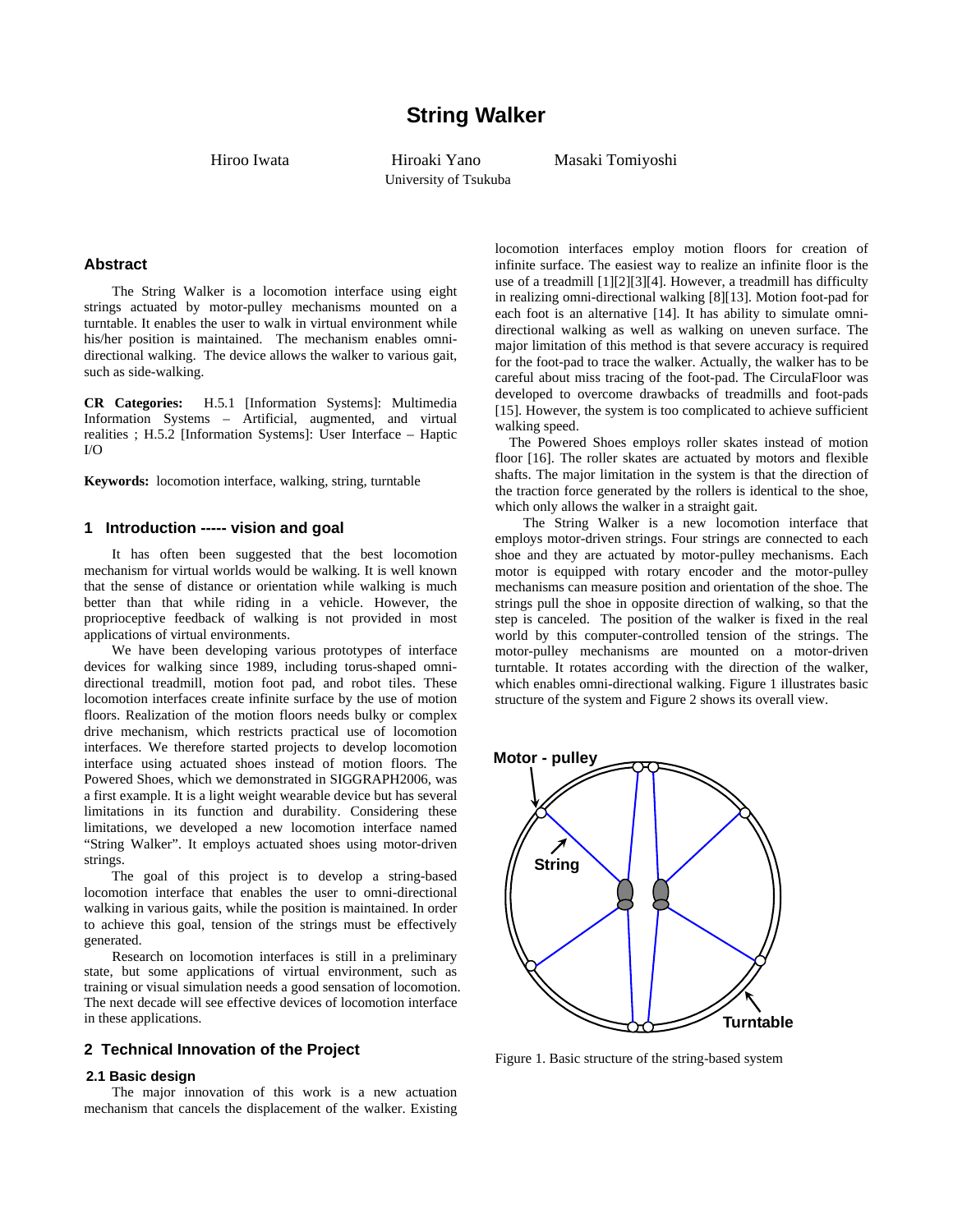The four strings can pull the shoe in omni-direction, which enables the walker to various gaits such as side-walking or backward walking. This is the major advantage of the system compared to the Powered Shoes that we demonstrated in the SIGGRAPH 2006.



Figure 2. Overall view of the String Walker

# **2.2 Hardware configuration**

Four strings are connected to each shoe (Figure 3). These strings apply force to the shoe in arbitrary direction. A motorpulley mechanism generates tension of the string (Figure 4). It also measures position and orientation of the shoe. The maximum tension of each string is 25Kgf.

A touch sensor is equipped at the shoe (Figure 5). It detects stance phase and swing phase of walking. The signal is wirelessly transmitted to the host computer. The tension is not applied to the shoe while it is in the swing phase.

The motor-pulley mechanisms are mounted on a turntable driven by a motor (Figure 6). When the walker changes direction of walking, the turntable is activated to follow the direction of walker. This function enables omni-directional walking. Diameter of the turntable is 1800mm.



Figure 3. Strings attached to the shoes



Figure 4. Motor-pulley mechanism



Figure 5. Touch sensor



Figure 6. Motor-driven turntable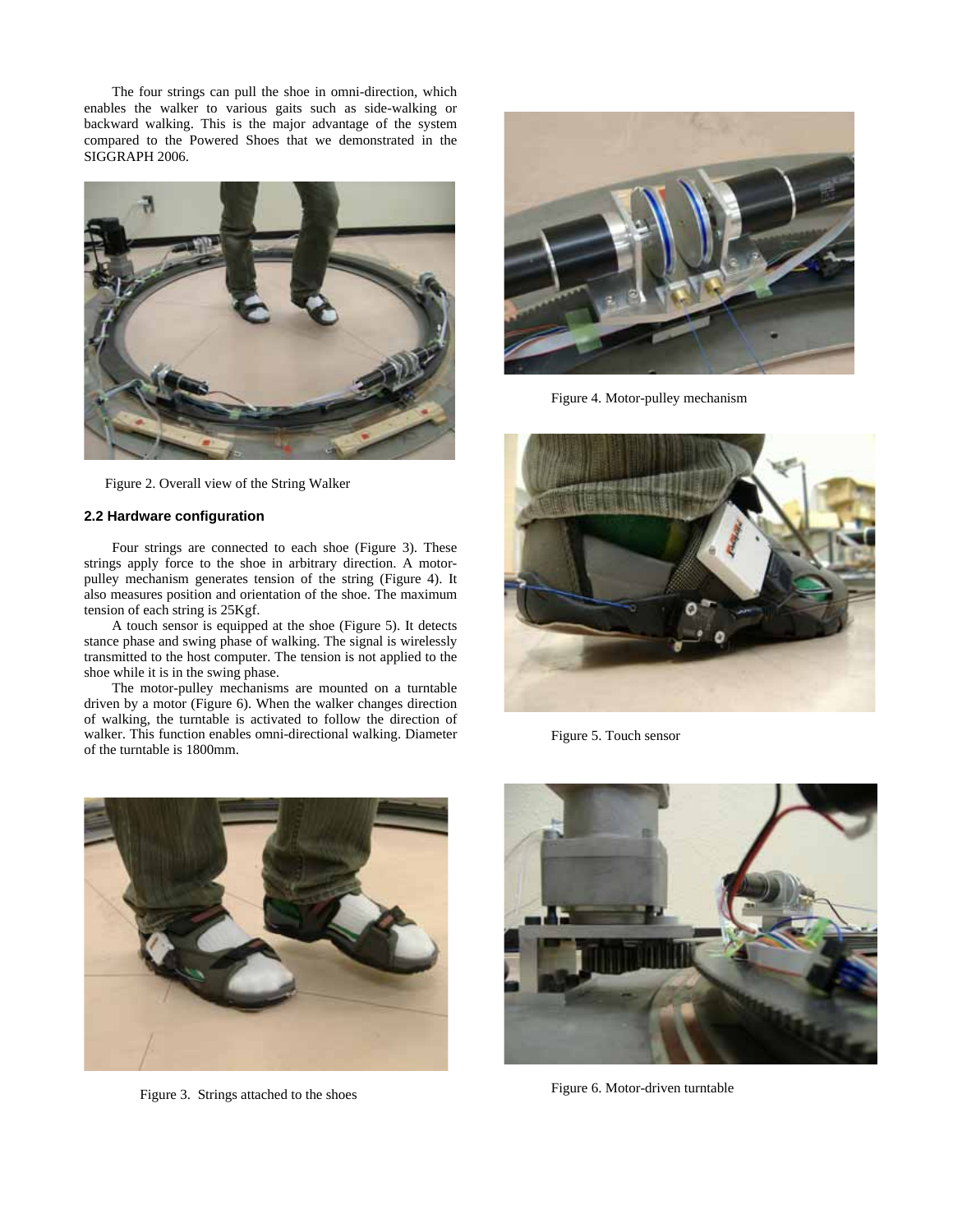#### **2.3 Method of walking**

The user's position in virtual space is updated corresponding to the results of motion tracking of the feet.

Figure 7 illustrates basic idea of the detection of walking. A circular dead zone is placed in the center of the walking area. In this study, the dead zone is 200 mm diameter circle. The positions of the walker's feet are measured with motor-pulley mechanisms as described in the previous section. Point G in Figure 7 represents the projection of the central position of the walker. The strings don't apply force while the point G is inside the dead zone. If the point G leaves the dead zone, the strings pull the foot so that the point G returns to this area. The direction and distance between the point G and the circle determines the pulling back direction and velocity of the shoe respectively.



Figure 7. Detection of walking

The control algorithm must keep the position of the walker at the central position of the String Walker system. In order to keep the position maintained the strings have to cancel the motion of the feet. Figure 8 illustrates methods of cancellation. The principal of the cancellation is:

1) Suppose the left foot is at the forward position and right foot is at the backward position while walking.

2) When the walker steps forward the right foot, the weight of the walker is laid on the left foot.

3) The strings pull the left foot back in accordance with the displacement of the right foot, so that the position of the walker is maintained.



Figure 8. Cancellation of walking

The eight strings can generate force in arbitrary direction so that they can cancel various gait including backward walking and side stepping. Figure 9 illustrates cancellation method for side stepping.



Figure 9. Cancellation of side stepping

### **3 Experience for the SIGGRAPH 2007 attendees**

The experience of the String Walker is simple. The attendees only put the shoes on and walk. The participant of the system can enjoy omni-directional walking while his/her position is localized in the real world. We can demonstrate the performance of the system in 3 minute. One person can participate at one time, but waiting people can enjoy seeing motion of the shoes. Considering individual differences, we are going to prepare several sizes of the shoes. Since most of SIGGRAPH attendees are novice user of the system, a safety bar mounted on the turntable will be provided to support the walker.

Setup of the system is easy. We bring all the apparatus from Japan. Only turntable is set on the floor of the booth. It will need half day for setup. Required space is 13ft X 20ft.

## **4 How does this work expand on prior work?**

We have been developing prototypes of locomotion interfaces for virtual environments since 1989. The first project was named Virtual Perambulator[12]. A user of the system wore parachute-like harness and omni-directional roller skates. The trunk of the walker was fixed to the framework of the system by the harness. Omni-directional sliding device is used for changing direction by feet. We developed specialized roller skate equipped with four casters which enabled two-dimensional motion. The walker could freely move his/her feet in any direction. This is the first locomotion interface in the world.

Later, the harness was removed and a hoop was set around the walker's waist in which he/she can physically walk and turn about. We demonstrated it at the Interactive Communities venue in the SIGGRAPH'95. During five days conference, 235 people experienced the device. We observed behavior of the walkers and 94% of them succeeded in rhythmical walking. However, walkers had to slide their feet by themselves. In other words, the device was passive. Walkers had to get accustomed to the sliding action. We therefore aimed to develop an active device which moves corresponding to motion of the walker.

In order to achieve an omni-directional active floor, we developed a specialized treadmill named "Torus Treadmill" in